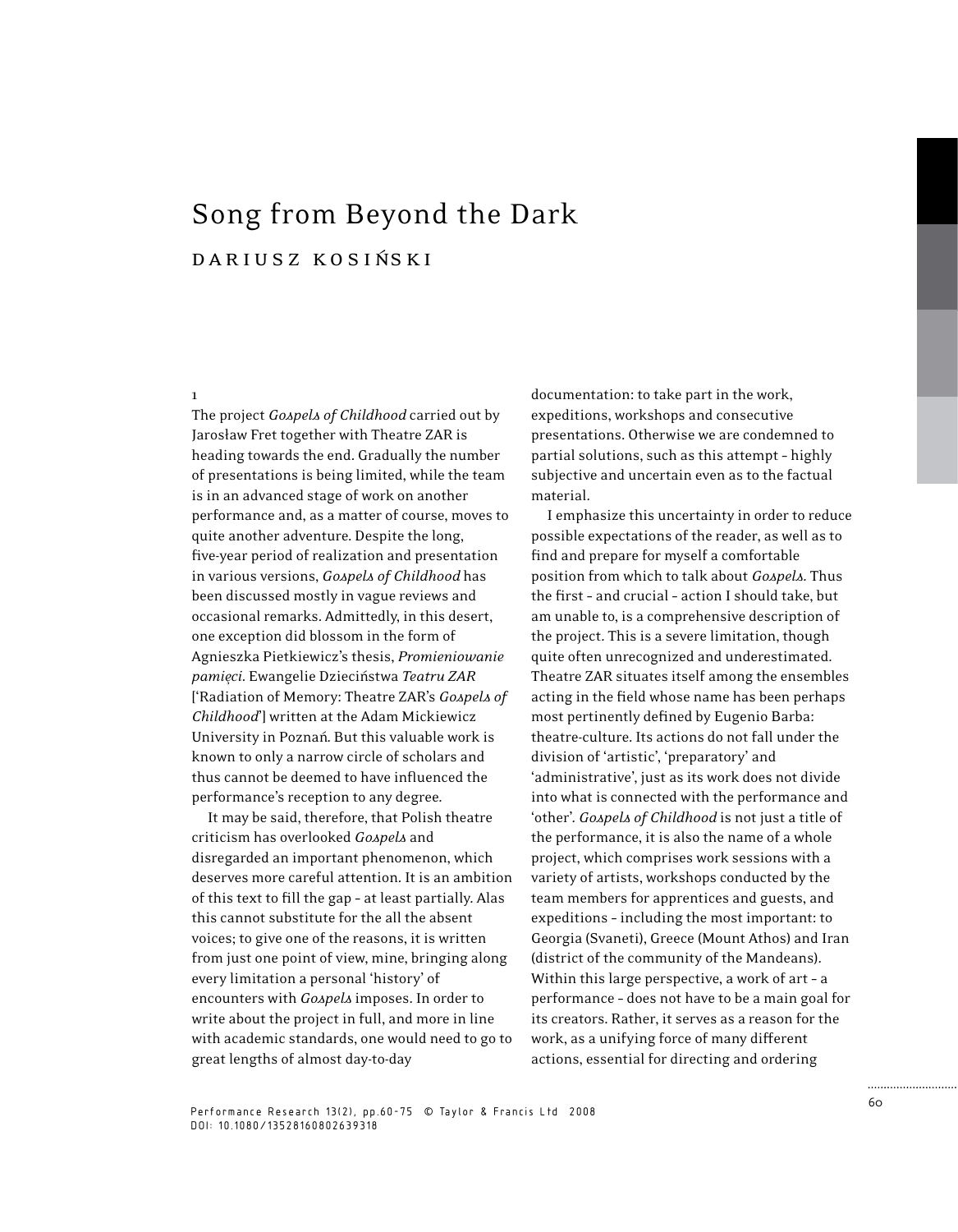them, but not necessarily influencing the value of the experience. Even from a guest's perspective, one is able to obtain an impression that reaching Svaneti and the encounter with the tradition of funeral songs '*zar*' was much more important an event that any acclaim or admiration after the performance. It is *zar* (and it is not an accident that the ensemble took this as its name) that is the most precious treasure and the jewel of the whole project, not only as an exceptionally powerful song but also as the fruit of a particular tradition and the intertwined cultural practices, and as a possible source for further transformations and development. Judging from Jarosław Fret's speeches, given on presenting documentation of the expeditions and work on the performance, one might gain an impression that for him the personal encounter with Svanetian culture has been an invaluable experience.

 In contemporary performative arts we deal increasingly with a situation where a work of art, an artistic product, is one of many elements of a complex process or a complex project. This, naturally, has always been the case, but in the Western theatre tradition it has always been the performance that constituted a culmination point that governed material-collecting, training, rehearsals, etc. In the case of multi-stage and complex projects such as *Gospels*, creating such a hierarchy is pointless, and the performance should be treated as an integral part of a compound whole, which links artistic work with travel and anthropological and personal experience. Alas, apart from highlighting the fact that 'it should', and apart from a few simplistic remarks, I am unable to write much more about this phenomenon, since my contact with *Gospels* is, in fact, the contact of a spectator.

 This first limitation does not, unfortunately, mark the end of the problems. At the first public presentation I saw (it took place as part of the celebrations of the anniversary of CTP 'Gardzienice', on 10 October 2002), a note 'work in progress' was added to the title of the performance. In fact it should be applied to

*Gospels* at all times, since it is a work that – like an increasing number of contemporary theatre pieces – changes constantly, thus making it impossible for us to determine a point from which to regard it as 'ready'. Such is, of course, the nature of any performative action: while remaining always a repetition, a re-enactment, it is at the same time a unique act, happening only now, in this particular way, in these given circumstances, between itself and each spectator or witness. In this sense a theatre piece or a performance does not exist – it happens. These observations, however basic, are often forgotten or blurred in everyday theatrical and critical practice. Theatres call for, and audiences accept, the existence of a generalized theatre work that serves as a kind of a universal model for each particular spectacle. However, not only does *Gospels* not hide the differences between particular versions, it even necessitates facing them and asking the fundamental question: what was the performance you saw like, given that you say you have seen it?

 Here, it is necessary to refer to the personal experience: I have seen Fret's performance eight times, of which five took place in the 'forest site' of the Grotowski Institute, in Brzezinka, some forty kilometres from Wrocław. Therefore, it is my own account, which other spectators do not have to be familiar with at all. A good many of them, after all, have only seen *Gospels* played as a guest performance in quite different spaces; moreover, among those who have seen it in Wrocław, there will be many who know only the 'studio' version, presented at the site of the Institute located in the centre of Wrocław's Old Town. This means that 'my *Gospels*' may greatly differ from 'your *Gospels*', and in writing an account or in interpreting, one must emphasize this subjectivity, rather than imply that 'my' version is 'appropriate' and, therefore, 'better'.

 Another aspect of the project's variability, and what provides an additional source of complication, is related to the ensemble's composition. The original group that started to work on the project *Gospels of Childhood* was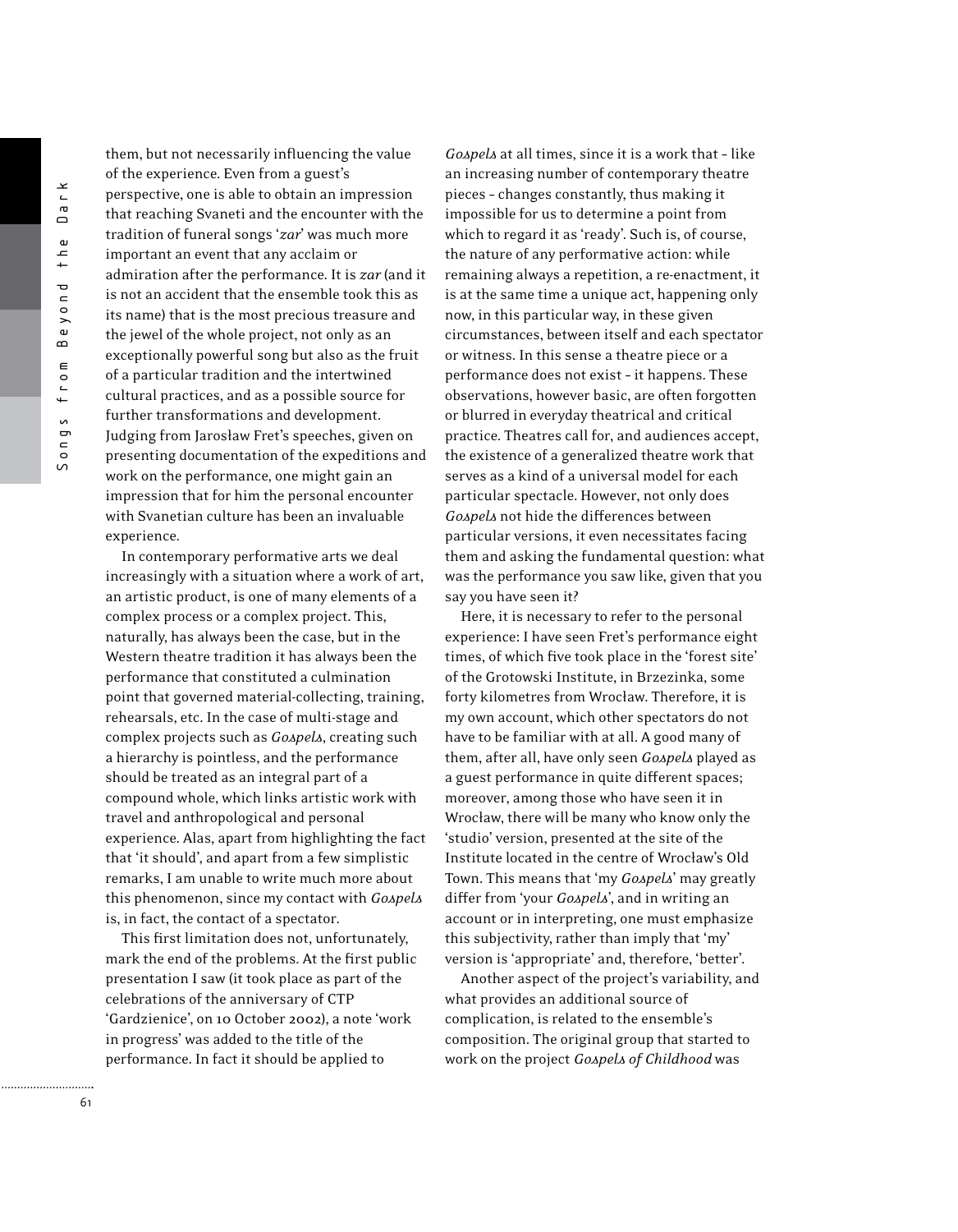composed almost entirely of different people from today's ensemble. Changes – indeed substantial – occurred not only in the 'choir' but also among the protagonists. Among them, the most important is the change in the character of the man dressed in white garment (associated here with Lazarus), which took place in 2005. In the role formerly played by Dominik Kościelniak – somewhat angelic, boy-like, slender and fair – there appeared the stronger, more mature and resolute, dark-haired and even a little Mephistophelean Przemysław Błaszczak. The substitution seems particularly significant in respect of the monologue from *The Brothers Karamazov*, delivered by 'Lazarus' at the beginning of the performance: while Kościelniak was associated with Alosza, Błaszczak, in turn, appears more like Ivan.

 When, to this maze of changes and differences, we add modifications in the composition and different ways of performing successive scenes, we receive a multifaceted, dynamic flow, which – contrary to the practice of the majority of theatre groups – presents itself as such, and even has no desire to be stopped. Thus, any interpretation, as well as any description will, patently and explicitly, form a writer's creation, his own version, added to all others, a new element of the constellation.

 This does not mean, however, that *Gospels* is devoid of any consistent values that would provide a core for the variables to circle around. These constants are primarily the songs from Svaneti, the liturgical Orthodox hymns (such as *Kyrie Eleison* from the Sioni Church in Tbilisi) and the intertwined presence of the Choir that serves as a kind of support for the whole. To some extent the chronological composition of the performance's dramaturgy is also constant, as well as the arrangement and shape of particular scenes, which shall be described later. Some of the artists have not changed either: the leader of the Choir and director, Jarosław Fret, and the actresses performing the role of Mary/Martha – Ditte Berkeley (the only one who utters her lines in English thorough the performance) and

Kamila Klamut. All of these constants will serve as landmarks on my way through the labyrinth called *Gospels of Childhood*.

## 2

Since 'my' *Gospels* is a Brzezinka performance, we need to begin with the journey and this basic fact: that in the case of watching the spectacle in Brzezinka, instead of going to a theatre located most often in the city, the audience has to decide to leave the town for more than three hours. It is, admittedly, organized and does not require any special logistical planning (as does, for instance, a trip to Gardzienice village), but nevertheless the event's character changes radically.

 After an hour's drive, the coach calls into an exit off a forest road where a few people carrying flame torches are already waiting. The leader (usually Magda Madra) informs the audience: 'We are in Brzezinka – the place where Jerzy Grotowski conducted his paratheatrical research in the '70s.' The information is important. For all of those who are familiar with the tradition of Grotowski, Brzezinka is like a legend, and *Gospels* does not move away from it. The very choice of the place, as well as emphasizing its past, implies treating the work that used to be conducted here as a tradition and as a partner in the dialogue between generations. It is a very important aspect, which needs to be highlighted before we start; often, after the performance, an opinion is expressed that *Gospels* is imitative, because it uses the achievements of Grotowski and even quotes directly from his theatre work. This criticism is based on a misunderstanding resulting from automatically falling into schemes of thinking marked out by critical clichés. There are, indeed, strong links with the artistic achievements of the Laboratory Theatre's creator. However, they are evoked in the performance clearly as part of a tradition that needs a creative, artistic response in the name of those for whom Grotowski as a theatre artist is a legend but is not part of their own experience. In some way, *Gospels* may also be read as an expression of a naïve, perhaps, but strong,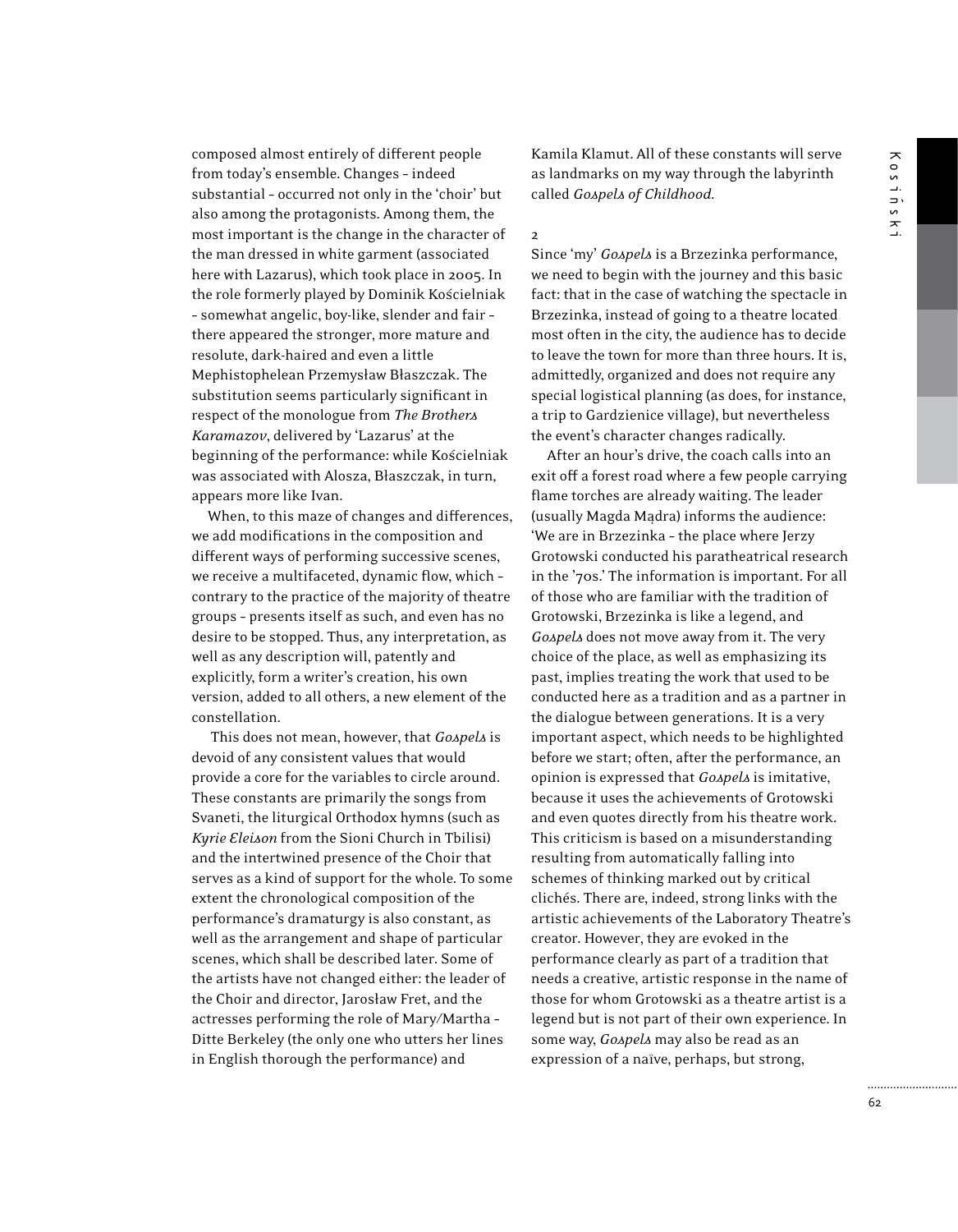

childlike faith in the possibility of creating a theatre in which few still believe but for which many yearn: a theatre opening a perspective of verticality and transcendence. *Gospels* (referring in the very title to the Laboratory Theatre performance that provided a departure point for *Apocalypsis cum Figuris*) provides a basis for a multi-layered dialogue with tradition, a dialogue somewhat concealed yet distinctive.

 This begins during the first seconds of the performance. When, after a few moments's waiting, the audience enters into a spacious room situated in the centre of the ground floor of the old farm house, they hear a song that is ending. The Choir disperses; its members begin to put out the candles and tidy the interior after something that has just been performed. An extraordinary beginning indeed – to come in, sit down to watch, only to realize it is over. Of course nobody expects to have come to Brzezinka in vain, but still, when the actors scrape wax off the table, hang white sheets out, blow out the rest of the candles and leave, one has a strong feeling of

being late for something. As seen in Brzezinka, this scene conveys the essence of the complicated situation that the generation after Grotowski faces; not being 'the sons' or the direct inheritors, devoid of the possibility of basing work on their own direct experience, they search within this tradition to find their own source. Naturally, the initial lateness refers as well to other types of legacy, including the religious. This scene finds its sources in an almost anecdotal event, which took place during one of the expeditions. In a church in Odessa the company chanced upon the very end of a ceremony and was only able to see its remains and hear its echoes. This epilogue of sorts is at the same time a prologue that provides a meaningful frame for the whole performance. Everything that happens later in the course of the performance occurs as if after, or instead. 'Those who came too late' strive to reach the experience to which they do not have access, yet of which they do have intimations, at all times struggling with despair.

**• Ditte Berkeley in** *Ewangelie dzieci´nstwa***.** *Photo by Tom Dombrowski*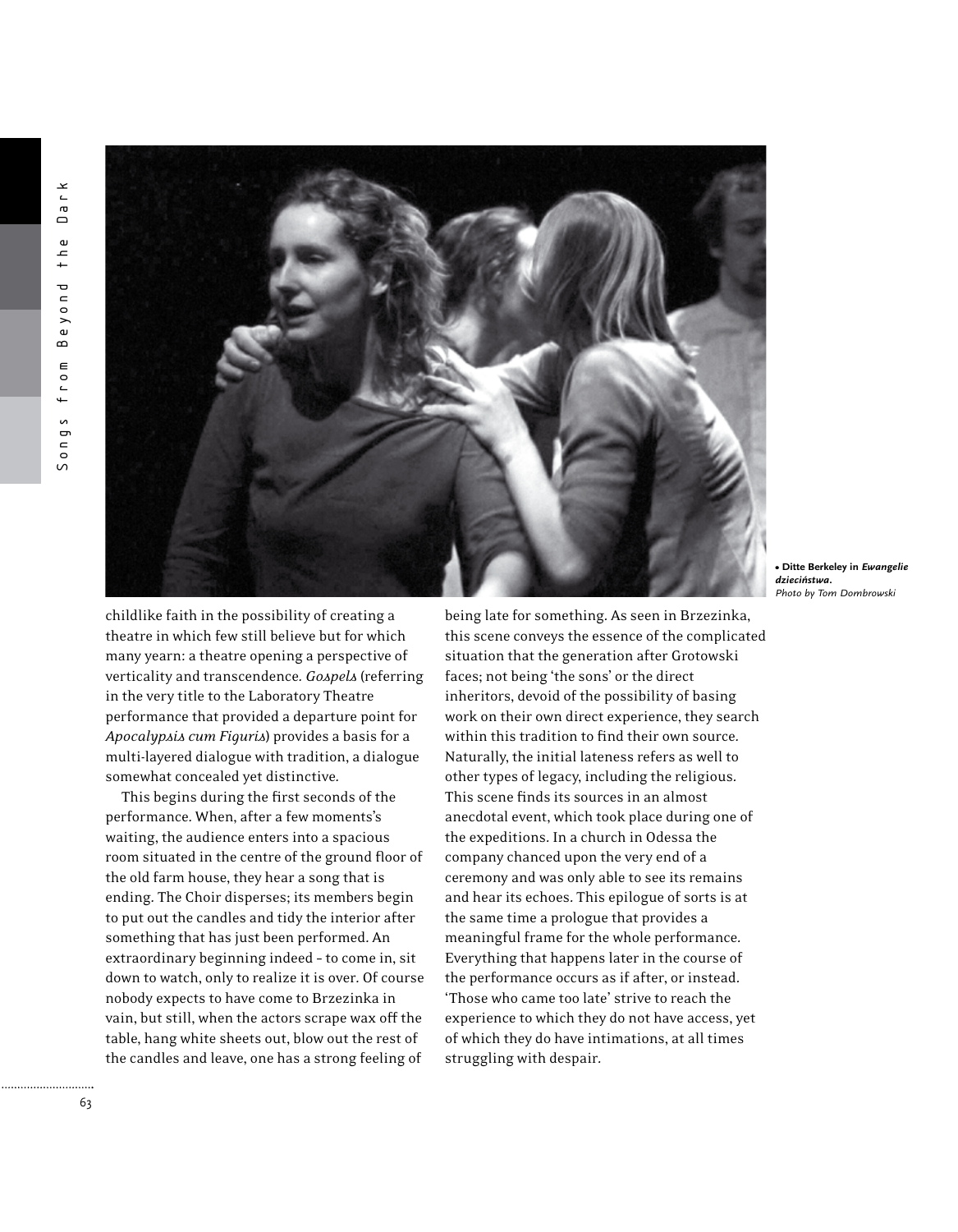Just before the initial sequence ends, the 'technical' actions, which involve ordinary cleaning of the space, take on a shape through which an icon seems to filter. A tall, slender girl folds a tablecloth covering the table. For a moment, she holds it in her extended arms, like a dead body or its shroud. A man lights the scene with a candle. After a second, with a blow, he also puts out this source of light.

 It grows dark and silent, and remains thus for a moment, which seems long – as moments of silence in theatre do. At last, the first words sound, the first notes of a song reverberate through the space, and the first light appears. Standing in it, a Man (Błaszczak) speaks an abridged and musically rearranged monologue of Ivan Karamazov from Dostoyevsky's novel, which is a rebellious act of rejecting eternal glory, in respect of the intractability of human suffering. The words, uttered calmly at the beginning, become more and more enraged, culminating in a powerful point at the end, which sounds like an accusation: 'I want to be here when everyone suddenly discovers why it has all been the way it has. I want to see it for myself, and if by that time I am already dead, then let me be raised up again.'

 With these words the lights go out, but after a moment's darkness, they flash once again. Subsequent sequences are constructed from short scenes that seem as if they are unfixed pictures called from the darkness by the light and the song. The protagonists of these pictures are three women. Two of them, dressed in simple red dresses, appear in the list of characters as Mary/Martha. The first, a slender fair-haired girl (Berkeley) will gradually come to resemble the gospel Martha, taking on her alleged energy and firmness. Her straight, sometimes even tense body creates an impression of something hard and expressively definite. The other character (Klamut) seems to have a limited power over herself. She is uncertain on the one hand, yet on the other rebellious. Her body fails her; one might even deem her sometimes as a little handicapped (in the initial scene of cleaning she

walks with a clear limp). In order not to establish fixed evangelic identities here, I shall refer to the former as 'The Bright', the latter as 'The Dark'.

 The third woman (Aleksandra Kotecka) also wears a simple, dark-blue dress. She is a strong girl who stresses her distinctiveness from the very beginning. Her relation to the other characters is never made clear. She acts in between the events and the people – therefore, the name she had in the previous versions of the character list appears to be the most accurate, 'The Third One'.

 The opening, oneiric sequences seem to be not personal memories so much as common ones. One of the very first is a scene depicting an agony, resembling a pieta: a young man dies in convulsion on a woman's lap. Then, there appears a sequence of images, evoking childhood memory. They are accompanied by the Choir's song *Romelni Kerubimtasa* ('Thou, who lookest like a cherubin'), which is like a river current that carries them and – every now and then – for a moment brings them to the surface. Dynamically 'edited' images are embedded in a soft, almost contemplative song, which makes the audience feel distanced from those images, as we always are whenever we speak about our memories, even the most dramatic – being separated from them by time and our own knowledge of how it all ended. The song comes to an end, and the current of memories stops. In the reigning silence, the sisters, now as if frozen and desolate, try to warm each other. Eventually, they open the door to the large fireplace in the centre of the wall opposite the audience, letting in the warm light of the flames. The silence is broken by the sound of tubular bells, joined after a moment by the Choir's intonation of Psalm 103: *Praise the Lord, O my soul* …

 As the psalm sounds, in the centre of the space there appear sequences of women in labour. In the first one, The Bright is giving birth, supported by The Dark, who holds her and cools her head. After a while, The Bright springs up to join the Choir, as if cutting through the soft song with a high-pitched voice; her intervention gives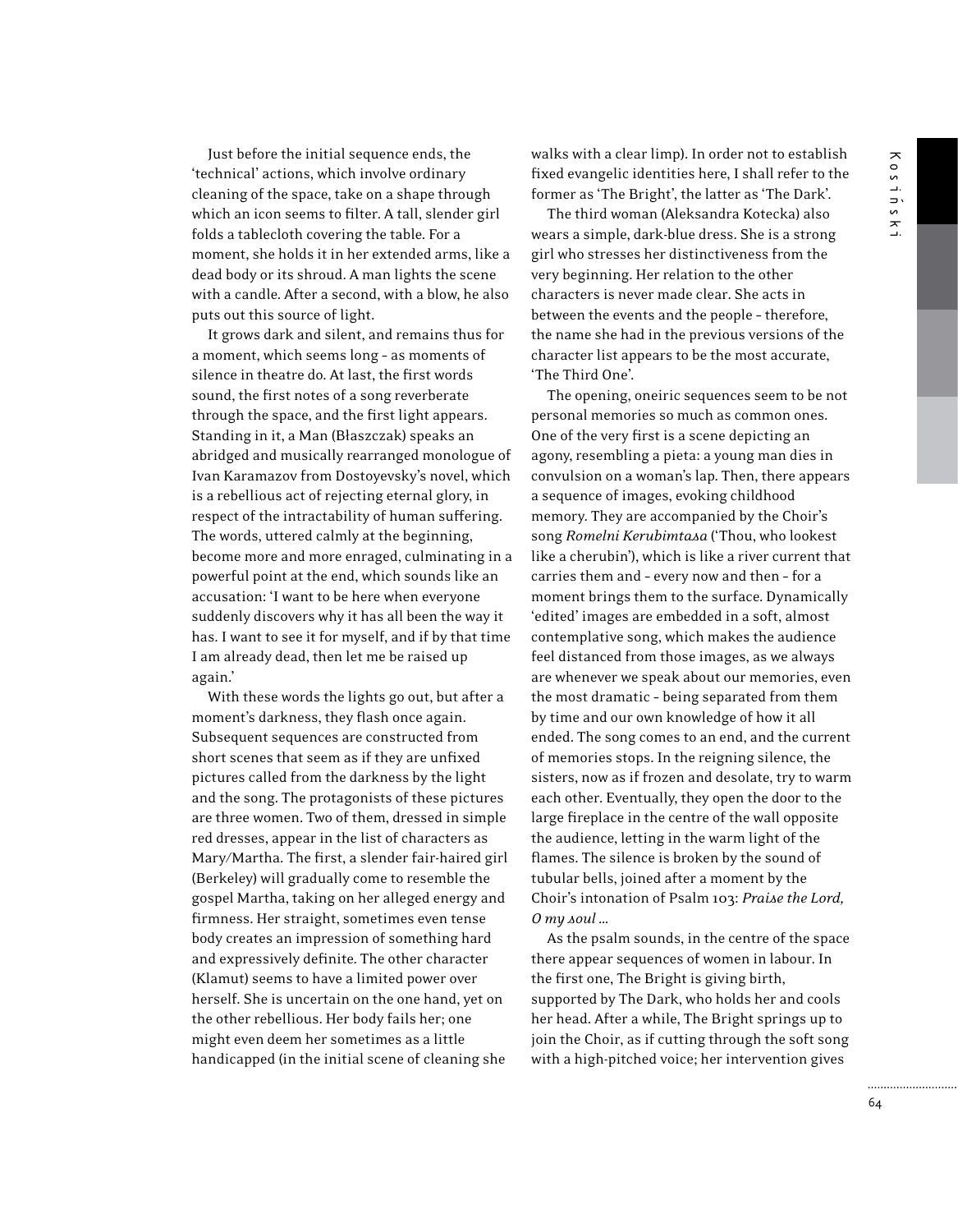the song a new dynamic. The cohesive thanksgiving harmony is suddenly pierced by a scream from quite another space – the scream of a woman giving birth in pain. In the next moment her scream changes into words that are a fusion of the evangelic teachings of Jesus with one of the best-known verses from the gnostic *Gospel of Thomas*, 'Blessed be the womb that has not conceived, and the breast that has not given milk.'

 Having uttered these words, The Bright hastens back to the 'stage', to hold up and support The Dark, who has taken over the role of the giving birth. However, after a moment The Dark is left alone. The Bright walks back to the Choir to repeat the words, this time pronouncing them more powerfully and full of determination. The Choir stirs; The Bright's intervention has disrupted the thanksgiving harmony. The psalm suspends at the vowel 'a', now prolonged, and joined by the voices – higher than all the others – of The Bright and The Third One. The sound grows increasingly louder until, reaching a climax, it changes into the word *anthropos* – 'human'. At this moment The Dark's labour is over. From the sound and the flesh, a word is born, and The Man is the one to preach it.

 Half-naked, and filled with some extraordinary lightness, he delivers another famous logion from the *Gospel of Thomas*: 'Blessed is the one who stays at the beginning: that one will know the end and will not taste death.' He pronounces these words without exaggerated solemnity but more like a platitude, and even surprisingly he speaks them with a laugh – somewhat Mephistophelean and filled with mockery. This laugh soon changes into a commanding yell, 'the Door!' The subsequent commands are broken by his laughter and knocking on the table, which gradually increases in loudness, becoming a musical, rhythmical element. It is accompanied by a high-pitched sound of tubular bells, and after a while the Georgian *Amin* sounds. Once again the loudness of the song increases, as if in order to drown out the sound of knocking. Once again, another new voice pierces the song; the

sharp tone given by The Bright changes into words, which constitute a modified and musically-arranged quotation from the First Epistle to the Corinthians (15: 38–42). As a response, a monologue begins, uttered by The Man, who begins with the yell, 'The Door! The Door!', which evolves into something that resembles a sermon on resurrection. He delivers it in candlelight, which sculpts his half-naked body, making him resemble the prophet from the painting by Caravaggio. He speaks quickly, and the meaning reaches the audience's ears only with difficulty. What remains is an impression of the racing thoughts of a person struggling to grasp an incomprehensible truth.

 This prophecy or sermon is accompanied by three songs: first, a calm Svan version of the Trisagion hymn *Cmidao ghmerto*, then a more dynamic *Kyrie Eleison* from Mount Athos and finally, accompanying the last words of the sermon, a Georgian song about Christ's Resurrection. Both the very selection of the songs as well as their 'editing' enhance the sermon's power and provide it with meanings deriving from the liturgy (Trisagion, in Orthodox churches, is sung before the reading of the Gospel), as well as from the prayer and from Christ's Rising. However, these three contexts do not occur as fixed or stable but rather function as additional motives to the central theme, carried out by the speaker.

 As The Man delivers his lesson, The Bright repeatedly tries to separate from the Choir and walk to him but is held back by The Dark. The last sentence of the sermon, 'It is necessary to rise in this flesh, since everything exists in it', is shouted three times, and the repetitions are entwined with the hymn on the Resurrection of Christ, which then evolves into the Svan song *Dzgiragi*. It has an extraordinary structure based on an abbreviated verse that sounds like the shallow, panting breath of a dying person. The Choir moves close to The Man, lighting their candles from his, and take him in. On 'the stage', holding each other, remain The Bright and The Dark. Embracing tightly, they speak the dialogue

65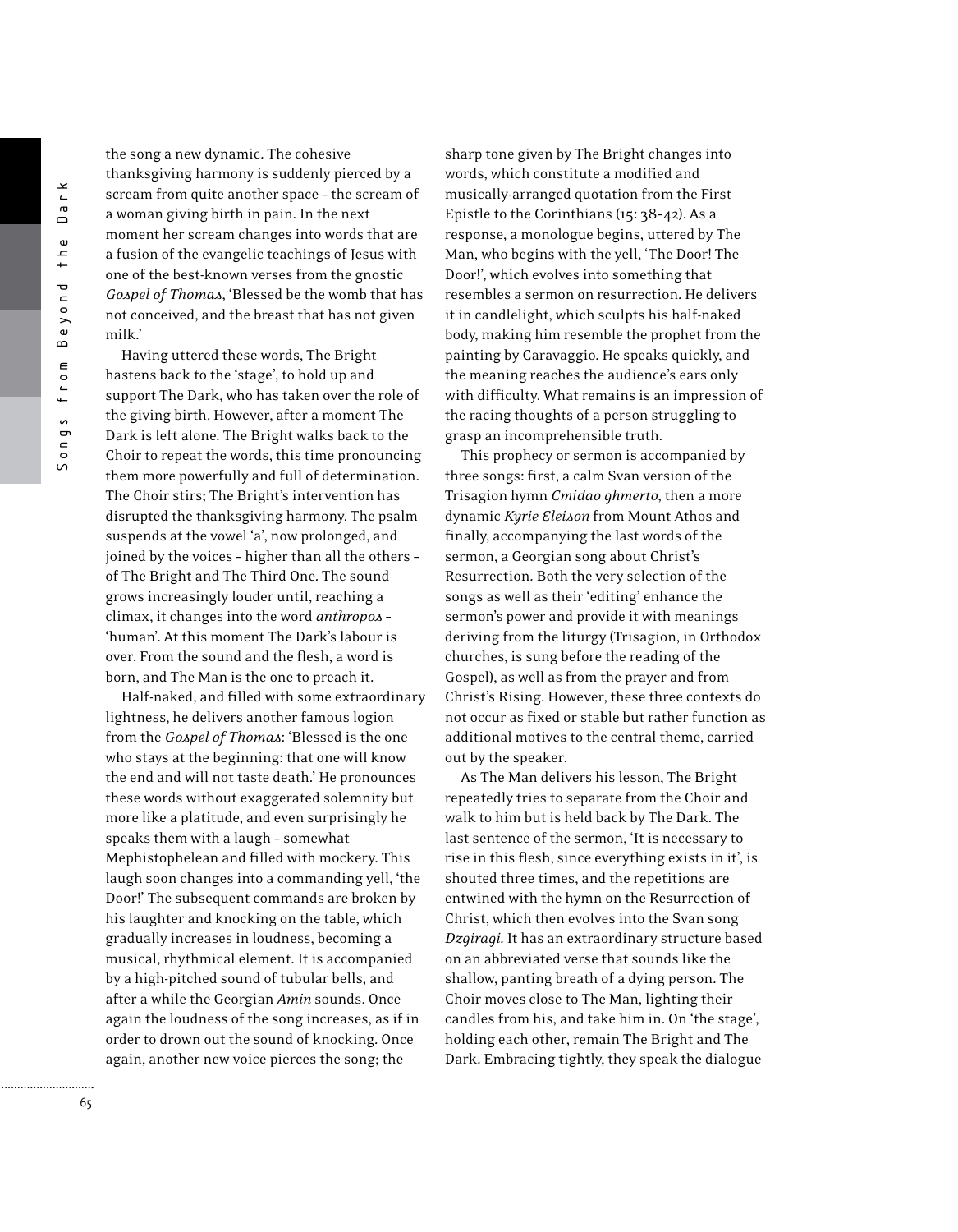

**•** *Ewangelie dzieci´nstwa***, Przemysław Błaszczak.** *Photo by Tom Dombrowski*

> between Mary and 'her double', equated with death – taken from the gnostic *Gospel of Mary Magdalene*. For a moment, they form a unity, and in their union they are illuminated by something that seizes and embraces them, by something to which they both belong and which both serve when they are separated – in different, though mutually complementary ways.

> Through the silence that falls after both the dialogue and the song ends, there reverberates the sound of a small bell, which resembles the one that can be heard before the Elevation during a Catholic Mass. The Bright unbuttons The Dark's dress, thus beginning a sequence of preparing to leave. The sisters take their dresses off, wash their feet in a bowl of water, and put their dresses back on; they also cover their heads with black scarves. The Bright acts in a quick and determined manner, whereas The Dark is drowsy and somewhat absent.

> This whole sequence, diverging from other parts of the performance in both dynamics and aesthetics, is a quotation – and one that is used very consciously. It is a re-staging of probably the only ever recorded rehearsal of the Laboratory Theatre's *Gospels*. This particular sequence

comes from the film made for French television by Jean-Marie Drot, although it is more widely known from Janusz Domagalik's 1980 film documentary *Pełen gus*´*larstwa obrze¸d świetokradzki* ['Full of Sorcery Sacrilegious Rite']. It is, therefore, the only sequence related to *Gospels* – and the performance which later emerged from it, *Apocalypsis cum Figuris* – that can possibly be known to the generation which 'came too late'. It is noteworthy that in this moment, and in the following reprise of this sequence, the Marys from *Gospels of Childhood*  will never reach the Sepulchre and lift the shrouds left inside, as occured in the filmed rehearsal and (in a slightly changed form) in *Apocalypsis*. After a long while of preparation, the two sisters stand next to each other, ready to go. They start walking, but soon The Dark runs back to collect the flask she has forgotten. One clumsy movement and the oil flask falls to the ground and smashes. The Dark, somewhat piqued at this, exclaims, 'I'm not going!'

 At these words, the Choir walks to the door. A Polish dawn song is sung – a little noisily, to a coarse accompaniment of a trumpet and an accordion. The Choir stops by the open door,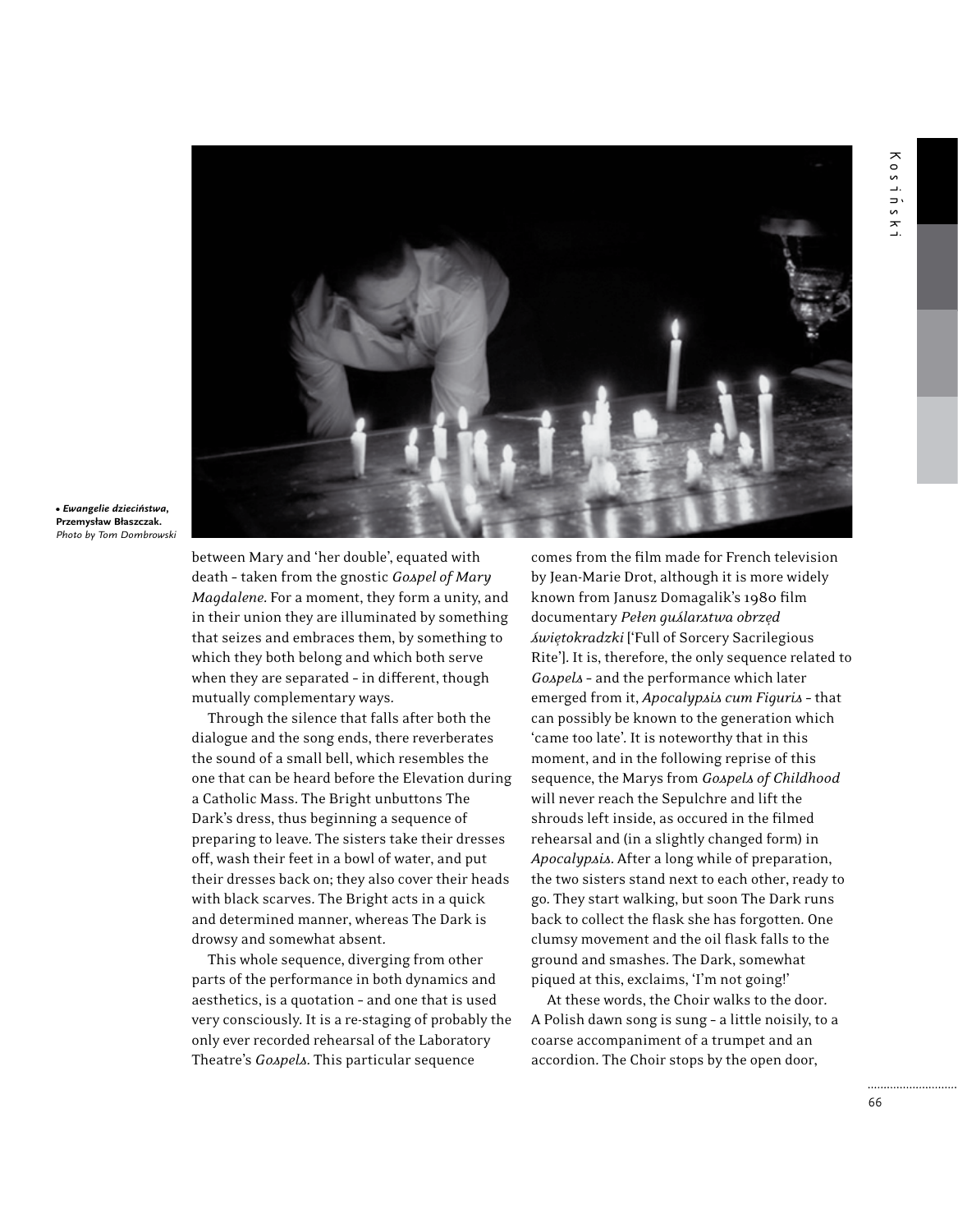through which the forest, enveloped in the night's darkness, can be seen. Meanwhile, The Bright stands by the other door, gazing at the centre of the space, where The Dark nestles in the arms of The Man, whose white shirt is now roughly unbuttoned.

 This whole scene is pervaded by the atmosphere of Polish folk piety, which blends together the high with the low, the solemn with the crude. As Fret mentioned, it is connected with his personal memories from folk weddings, which usually ended with the band and the drunken wedding guests walking out of the house to sing the dawn song. However, here, this band, into which the Choir has transformed, resembles an amateur parish orchestra, which often accompanies the traditional Resurrection processions on the Easter Sunday. In a sense, this dawn song talks about waking up from a dream, which is a shadow of death. It is, therefore, not accidental that in the performance it breaks off on the verse, 'We still wake up …'.

 This ending is closely related to the action taking place on the stage. The initially gentle caresses and hugs of The Dark and The Man grow evermore violent. The Man's mounting aggression leads him to attempt a rape. She tries to break free; he is stronger, however, and finally tears off her dress. She falls to the floor. At this moment the song breaks off, and the members of the Choir turn back to look. The Bright runs to her sister and tries to help her up. She lifts her on her back, but The Dark falls down inertly like a sack. After another attempt, The Bright throws accusations at her sister, which are a slightly changed version of the complaint in the Gospel Martha (Luke 10: 40), 'You don't care about anything, you have left me here to serve on my own.' Being unable to lift her sister, she seats her by the wall. The Choir, playing at a quick tempo a fragment of the dawn song, moves a step towards the centre of the space. The door is closed. After a short while the song *Szen giga lobt* begins – a Georgian call for the prayer.

 The Dark stands up and, leaning against the wall, faces the Choir. With a voice filled with

anger and pride, she speaks a monologue which, in a way, reveals her true identity as the powerful, eternal female force. The last words ('I am the one you have been looking for') are shouted out twice. The song then breaks off, to be substituted by the sound of the accordion, and subsequently, by an almost lyrical song of the Choir and the high, prominent voice of The Bright, growing ever louder. The Man drags The Third One to the centre and sets her into a spinning movement, whose rhythm is governed by the sound of the stones falling on the wooden floor of the stage. Each thump is a blow landing on The Dark, who stands against the wall. Her body is stoned with the sound, wounded with it, until it is dead. The Dark, while remaining Mary the sister of Martha, and Mary Magdalene, becomes also the harlot – stoned to death, because no Innocent stood by her.

 As The Dark falls under the blows, The Third One falls down as well, and her body is covered with a shroud. After a moment's silence, The Bright quickly closes the iron door of the fireplace and opens the door in the wall to the audience's right. Rays of candlelight burst through, as well as the thumping of a hammer, like the sound of a nail being driven into a coffin or a cross, the sound of death. As if in response to it, the Leader of the Choir starts a song from the Catholic funeral liturgy, a prayer that is sung at the cemetery moments before lowering the coffin to the tomb. The solo intonation, set against the indifferent background, is immensely powerful, as it refers to the most traumatic personal experience. The clash of the solemn prayer with the technical, professionally cold service is like putting a finger back into the wound we have long thought to be healed.

 When the song ceases and the doors close, The Bright lights a candle and puts it next to the place where her sister lies. Meanwhile, The Third One stands up, walks to the table and – with one slow movement – throws all the objects lying on it to the floor. The Bright pours water into a bowl and washes her hands. After a while, The Dark rises, walks to her, and washes her face, hands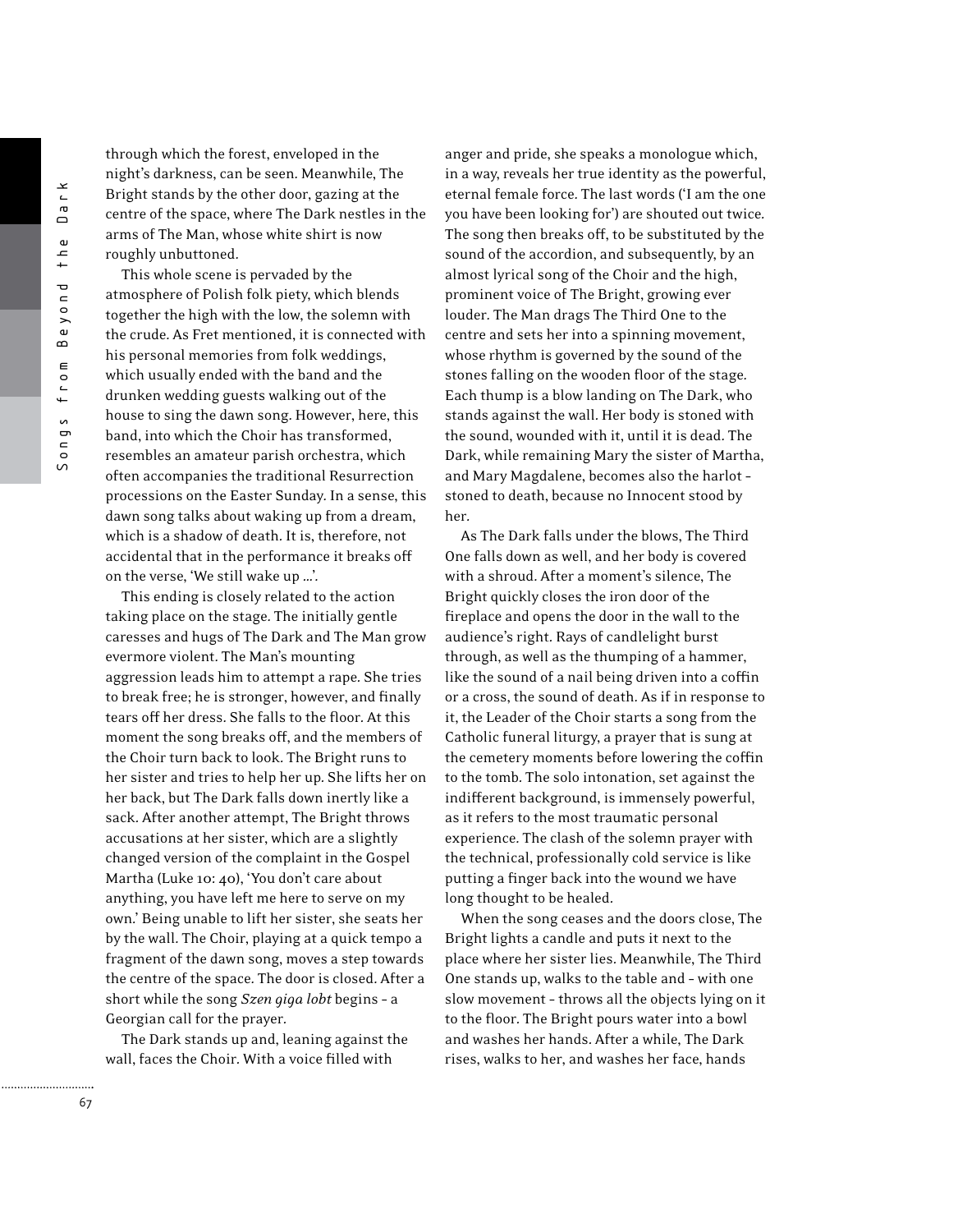and shoulders. The Third One covers a part of the table with a clean tablecloth. The sisters prepare, once again, to go. The Dark puts on the dress The Man tore off; The Bright, acting briskly and decidedly as ever, helps her. The Third One puts bread on the white tablecloth and pours wine into a glass. All three put on their black headscarves. They are ready.

 But the expected supper does not take place. The Third One tears the loaf in two and puts the halves back on the table, then spills the wine on it. The Bright runs to the table in anxiety, but The Third One stops her and lays her head on the table by force, in a puddle of wine. The Choir, standing now almost in the centre of the stage, gives a single, wordless tone that lasts for a long time and underscores The Bright's words – taken from Simone Weil. This famous fragment, used also in *Apocalypsis cum Figuris*, focuses on a teacher who did not teach anything to the one who awaited him, and who had come to her by mistake. However, its ending differs here from the original version. As The Bright reaches the words, 'Sometimes I cannot refrain from recalling to myself, with fear and guilt, fragments of what he had told me', she is disturbed by The Dark, who says, 'Don't touch me. He said, don't touch me'. This intervention (the only time anything is uttered by The Dark in English) obviously refers to the evangelical 'Noli me tangere' (John 20: 17), thus confirming the equation of Mary, the sister of Martha, with Mary Magdalene.

 The Choir's song evolves into *Kyrie Eleison* from the Sioni church, which is one of the two musical pillars of the performance. The three women sit at the table, on which the torn bread lies. The Bright takes *The Bible* from The Dark's hands, opens it, and with a breaking voice reads in English the fragment of the 'Gospel of St John' about the illness and death of Lazarus. When she reaches the words 'Mary and her sister Martha', The Dark interrupts, shouting 'Mary!', 'Martha!' The Bright insists, but The Dark does not give up: 'Mary!', she shouts again and takes over the reading in Polish: 'It was Mary who anointed the

Lord with ointment', she says, transforming in a way Martha and Mary into two Marys, one of whom is Mary Magdalene, the harlot. After this, The Bright intercepts the reading once again and continues until the sorrowful Martha's statement, 'Lord, if thou hadst been here, my brother would not have died.' At this moment a significant divergence from the Gospel account occurs. The words that should follow, an expression of Martha's confidence in Jesus' power, are not uttered, and the summoning of her sister only enables Mary to shout her grudge out as well. Thus, she repeats ever louder, 'If thou hadst been here.' The words evolve into a lamentation, and from it, into an incomprehensible plaintive wail that is bound with the song, creating a great polyphonic expression of resentment. It builds to reach a very high chord and then breaks off.

 Silence and darkness fall. And through this darkness, *zar* – a Svan funeral song – reverberates. As Jarosław Fret says, it is a song like a column of spirits, like a stairway the soul ascends. In the performance it sounds like a response to the lamentation *Kyrie*; the two songs appear in this moment like two persons made of flesh. They are neither signs nor symbols. What is crucial is their tangible presence, beyond the reach of words, beyond images, beyond meanings. For *zar*, together with the accompanying female lamentations and cries, are heard in the *Gospels* in complete darkness. There is no image here to be seen – we are surrounded by the song, which is an absolute fact, which we are to live here and now. *Zar*, in my deepest and repeatedly confirmed experience, is an act of encountering death and overcoming it within the song, which, ultimately, not only fills the darkness but also illuminates it, although the vision is obscured.

 While *zar* evolves, in the darkness, a clatter and the sound of a spade digging repeatedly in the ground can be heard. In the end, a low tone of a tubular bell sounds. The Leader of the Choir intones the initial verses of *Megistis Pascha* – a paschal song from Mount Athos. From the Choir,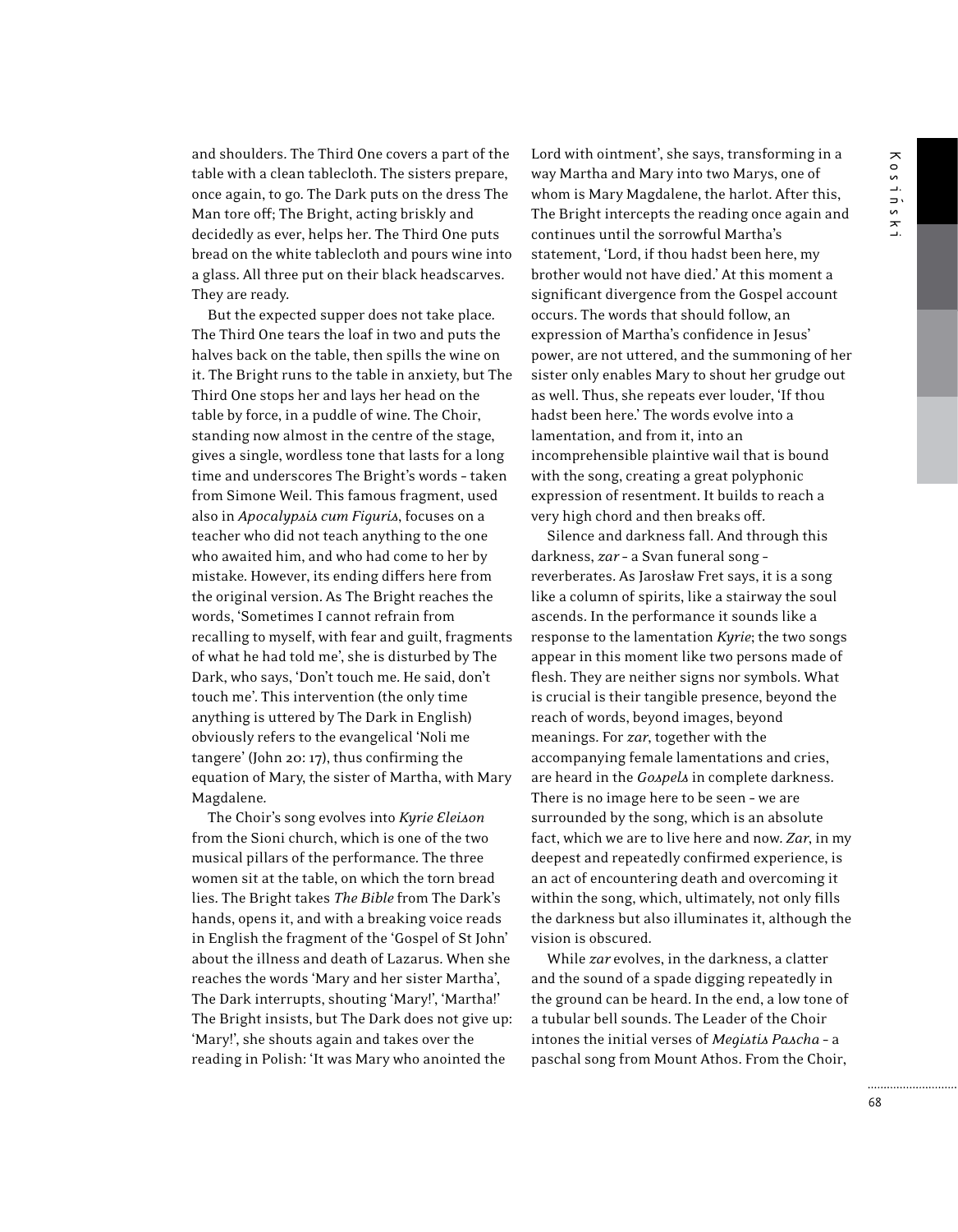and still in total darkness, The Man's voice emerges, speaking the initial part of the gnostic *Hymn of the Pearl*. This time, he speaks calmly, as if revealing a truth that constitutes the very core of his knowledge. But he speaks only about the quest, about the letter his parents gave him in order to remind him of his mission. There are no words that speak about the fall and the return – there is only the imperative to strive.

 Slowly, the light is brought back. The Choir leads an Easter liturgy of Resurrection, which is accompanied by the sounds of tubular bells. The Bright and The Dark lower steel cart-wheels from below the ceiling and, one after another, light thin Orthodox candles. The sound and the light announce: *Christos anesti* (Christ is Risen). This is certified by the images: an excavated tomb and shrouds lain on the floor by the women. In the finale, the sound mounts once again until it reaches a climax; the last sound is a single chime of the biggest bell. Before it dies away, all the actors leave. Left alone in the illuminated and suddenly quiet space, is the audience; usually staying long in the silence, sometimes somewhat anxious for a continuation of some kind, very rarely breaking impatiently into conventional clapping, but against convention, nobody comes back to thank the audience for it and bow.

### 3

On completing this unavoidably linear report, I am overwhelmed by a feeling of having oversimplified the experience of *Gospels of Childhood*. What does vindicate me to some extent, however, is that this loss was inevitable, because of the differences between the multichannelled and multi-directional, spatial, sensuous and spiritual experience and the verbal and intellectual task, which writing about any performance has to be. It is precisely this difference of dimensions that creates a fundamental problem. In writing about a traditional dramatic theatre, a writer may count on an important support, namely, the linearity that results from theatre's strong connections with literature. A theatre that respects writing,

also lends itself to writing. The problem arose when theatres started to appear that did not base their work on script and the stress was shifted from permanent and timeless (a record) to specific and contemporary (a performance). Artists began to seek new dramatic means, instead of using a text to be pronounced, they intended to create a kind of environment of experience built not of signs but of those means that impact on the extra-intellectual, sensory organs of perception. The most important of those means is music – traditionally contrasted with the word as one that permits a direct perception of the inexpressible.

 A detailed elaboration of the differences between a theatre that is born from the word and the theatre 'from the spirit of music' needs to be put off for another occasion. I mention it here, from necessity cursorily and superficially, because ZAR is a theatre 'from the spirit of music', being one of the most prominent ensembles in Poland that develop in their own way the idea of the theatre of musicality, which finds its source in the experiences of 'Gardzienice'. *Gospels of Childhood* is a work in which the music, or more generally the sound and its dramaturgy, plays a crucial role. It is composed on music principles and could certainly be analysed with the use of music terminology.

 Still, this does not mean that it is an exclusively musical opus. In addition to the songs, there are also words and actions referring to the Gospel scenes – therefore carrying a lot of cultural symbolism – as well as sequences functioning as personal metaphors, which are ambiguous, triggering equally personal associations. Yet all of them are intertwined in a composition that works more like a musical piece than a literary one, for it produces a specific overall reaction, which lies very far from 'comprehending' and, thus, is extremely difficult to verbalize. This difficulty is also connected with the discontinuity that characterizes this work and provides its uniqueness. Variability of rhythms, sudden shifts from calm and soft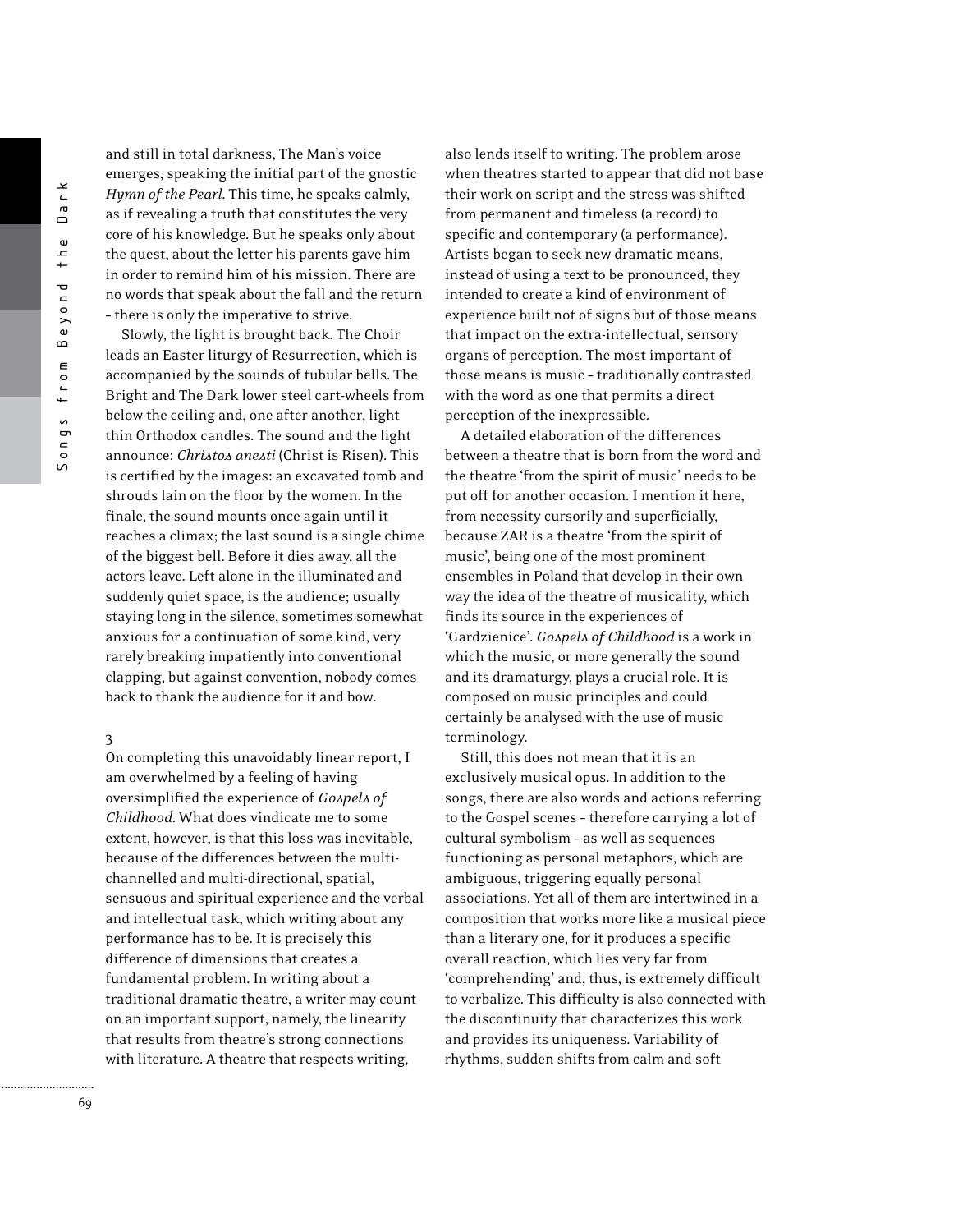scenes to dynamic ones, lengthy spaces granted for silence and darkness, a relatively extensive geography of acting areas, a variety and variability of means of expression – all of this creates an impression of dispersal and discontinuity, which fades only towards the end of the performance, together with the appearance of the sequence of scenes that refers to the most renowned motif, derived from the canonical Gospels.

This discontinuity was intentional, as the creators gave the performance the subtitle 'Fragments on Intimations of Immortality from Recollections of Early Childhood'. While being a paraphrase of the title of the ode by William Wordsworth, the subtitle refers also to a famous Polish example, Adam Mickiewicz's *Forefathers' Eve*, whose title was originally intended to be *Fragments from the Poem Forefathers' Eve*.

 This subtitle of *Gospels of Childhood* must be read as a suggestion for the audience not to search for ways to integrate or unify but rather to be open to encountering 'fragments' and 'intimations'. Both of these terms allude to a surface absence of what is most important. I referred to the fragmentary nature of *Forefathers' Eve* purposefully, because this masterpiece is probably the greatest example in Polish literature of an open and unfinished opus, which at the same time is a challenge and an indication of a powerful yet undisclosed force, of a core that exists, even though it seems to be empty – in other words, of a mystery. As Krzysztof Rutkowski used to say, one cannot speak the mystery out; one can only aspire to corner it. This aspiration – of not expressing directly – cannot have the structure of a linear and complete dissertation, for as such, it could only succeed in talking the mystery away. It has to be discontinuous, fragmentary, based on intimations. It aims not at signifying and communicating but at building a space for possible experience, creating opportunities, leading to ambiguities.

 Such is the nature of the Theatre ZAR performance, which is not only site-specific, but also time- and sound-specific. Referring to it with the word 'performance' is only partly justified, for *Gospels* is more a sound-spatial environment, in which the events that take place are complemented by the spectator's experience. This complementary addition is, in a way, the mystery's polar opposite of discontinuity and fragmentariness. The inexpressible silence, which is the project's core, correlates with the silence scattered on the peripheries. Between them, the effect of the sounds, bodies and words is located, which, therefore, cannot be anything other than fragmentary, incomplete and discontinuous.

 To respond to the character of the piece as described, and intending also – at least partially – to delimit the advantage of linearity, I would like to lend voice to the experience itself, in all its extensiveness, and to recall, to evoke my experience of *Gospels* as a certain remembered whole. What dominates is the music – above all, *zar* and the final Orthodox Greek hymns. That they 'dominate' means here simply that when I think of Fret's performance, the first thing to appear is the darkness and *zar* reverberating through it, and then the light of the paschal hymn and the lit candles swinging on the metal wheels. That they 'dominate' means also that for me *Gospels*, like the ethno-oratories of 'Gardzienice', is primarily an experience of musicality – an experience available more to a listener than to a spectator.

 If I were to synthesize the effect this performance produces, the action it performed within my own experience, I would use the expression 'looming out'. I see *Gospels* as a bright seed, looming out from tangled, hazy and unclear fragments. Their dramaturgy is not a dramaturgy of journeying to reach something but one of looming out, lightening, uncovering, and – eventually – being born. From the scattered initial scenes, from the variety of their themes, a main line gradually appears, which is detectable in the darkness, and in the light of the concluding scenes. This line leads to the core of the spectacle, namely, to the death and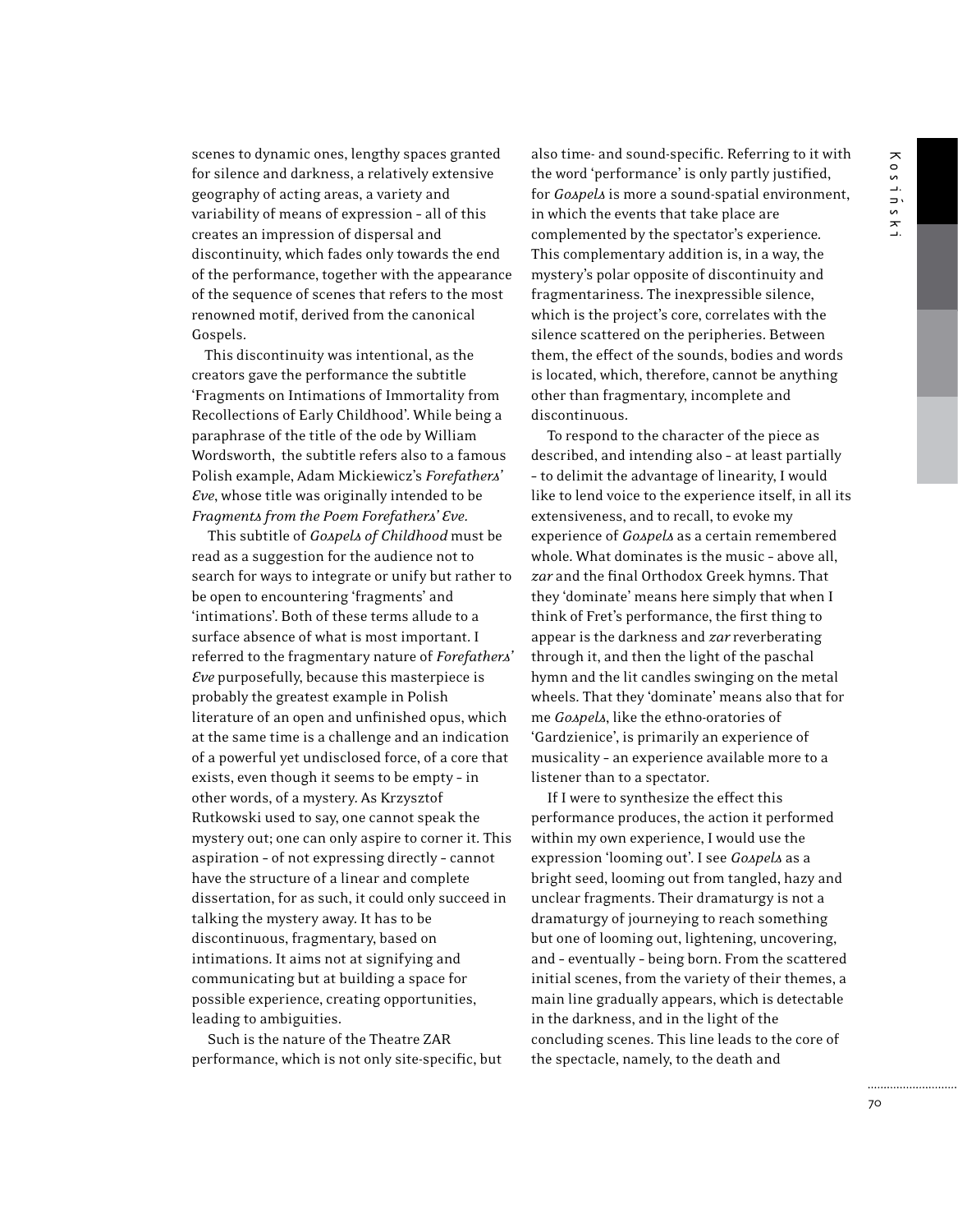

**•** *Ewangelie dzieci´nstwa***, Przemysław Błaszczak and Kamila Klamut.** *Photo by Tom Dombrowski*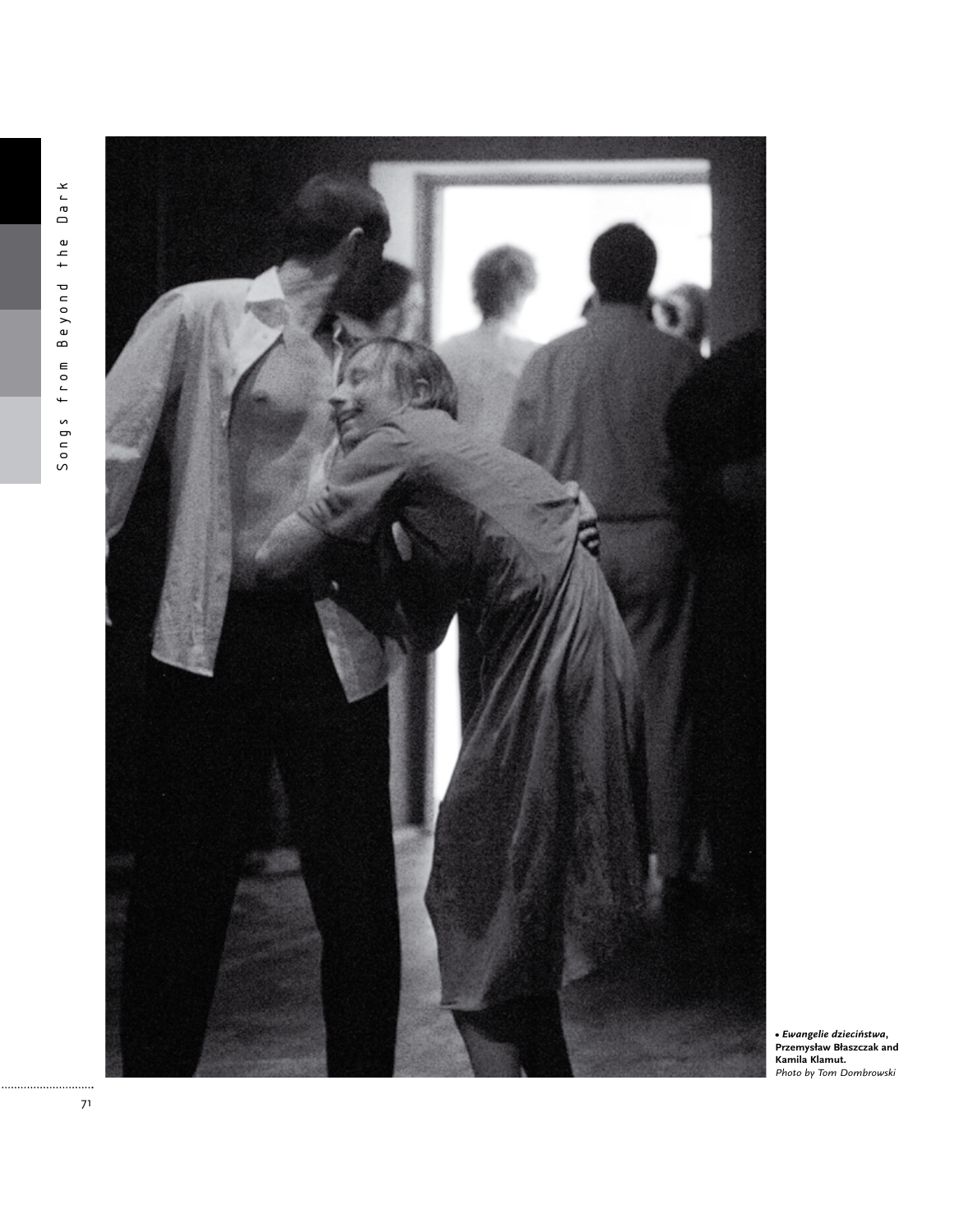resurrection of Lazarus, which is the situation I shall remember most distinctly. *Gospels* for me is an endeavour to cross the borderline of death, to open the door that slams shut after those who pass away. Maybe this is the reason why, out of many details I am able to recall, the one that is engraved in my memory particularly firmly is the cry, 'The Door!', woven surprisingly into the logia of the *Gospel of Thomas* – the cry that does not seem to belong to any character's line and at the same time sounds like a battle cry.

 I also remember images, of course, and I was able to describe some of them. However, from the iconography of *Gospels*, what lodged itself most strongly in my memory is not so much any concrete image but the very repetitive situation: faces and bodies looming up from candlelight in the darkness, with the dynamic structure of light-shade oppositions that is present as well in the paintings by de la Tour and Caravaggio. This is connected in an astonishingly obvious manner with what I have said above about the dramaturgy of *Gospels*, namely, with the performance's basic figure of looming out.

 The song and this looming out. The song that occurs in the darkness and in the light, and this that passes between the two, surfacing for a moment like a dolphin's head.

#### 4

From among a wide range of different subjects raised by *Gospels*, I would like to point to the issues related to the dramaturgy of the performance and, consequently, to the dramaturgy of the experience of encountering it. I believe that this dramaturgy may be analysed by referring to the characters involved, together with the actions they perform and the 'model' structure that lies at their base.

 The very type of existence of the *dramatis personæ* in *Gospels* is a peculiar one; it is contrary to the expectations of an audience raised on traditional dramatic theatre, accustomed to the uniformity and consequences of characters and believing in the axiom that the unity of the person with a body is tantamount to

the unity of identity. Conversely, in the performance of Fret – who refers creatively also in this respect to the achievements of Grotowski and Staniewski – the identity, the body and the voice of a performer are not equated with the identity, the body and the voice of the character, which he or she allows to emerge. The audience spontaneously seeks in the performance homogenous characters 'implanted' in the bodies of the actors, while, in my opinion, it would be far more appropriate to focus on each of the performing persons and observe their journey through various situations, actions and relations with one another.

 Besides being more appropriate, it would also be easier, because if one searches for 'characters', *Gospels* lays false trails. To show this strategy, let us first look at the most active participants of the events, to whom I have earlier referred as The Bright and The Dark. It is worth remembering here that they, as the only 'characters' in the performance, have kept the name that was originally proposed by the creators. Their character is, therefore, still named Mary/Martha, and written in this way. That the character's name is recorded in this way, coupled with duality presented by the performers, creates an expectation that the identity of the character will be fluid but also points to its dual unity. However, during the performance we often encounter scenes that suggest that The Bright is Martha, whereas The Dark, Mary. Sequences in which they seem to change their roles do appear, naturally; however, these occur rarely and by no means do they belong to the main course of actions. Most of the time, the two persons act – and are perceived – as Mary and Martha, even evoking directly the roles of the sisters of Lazarus in the final scene. At the same time, however, to see them as representing these specific characters throughout the whole performance would oversimplify, if not distort, the sense of their stage presence, since what is by far more important than the obvious differences between them, is what they have in common. The key scene here is, of course, the 'dialogue' from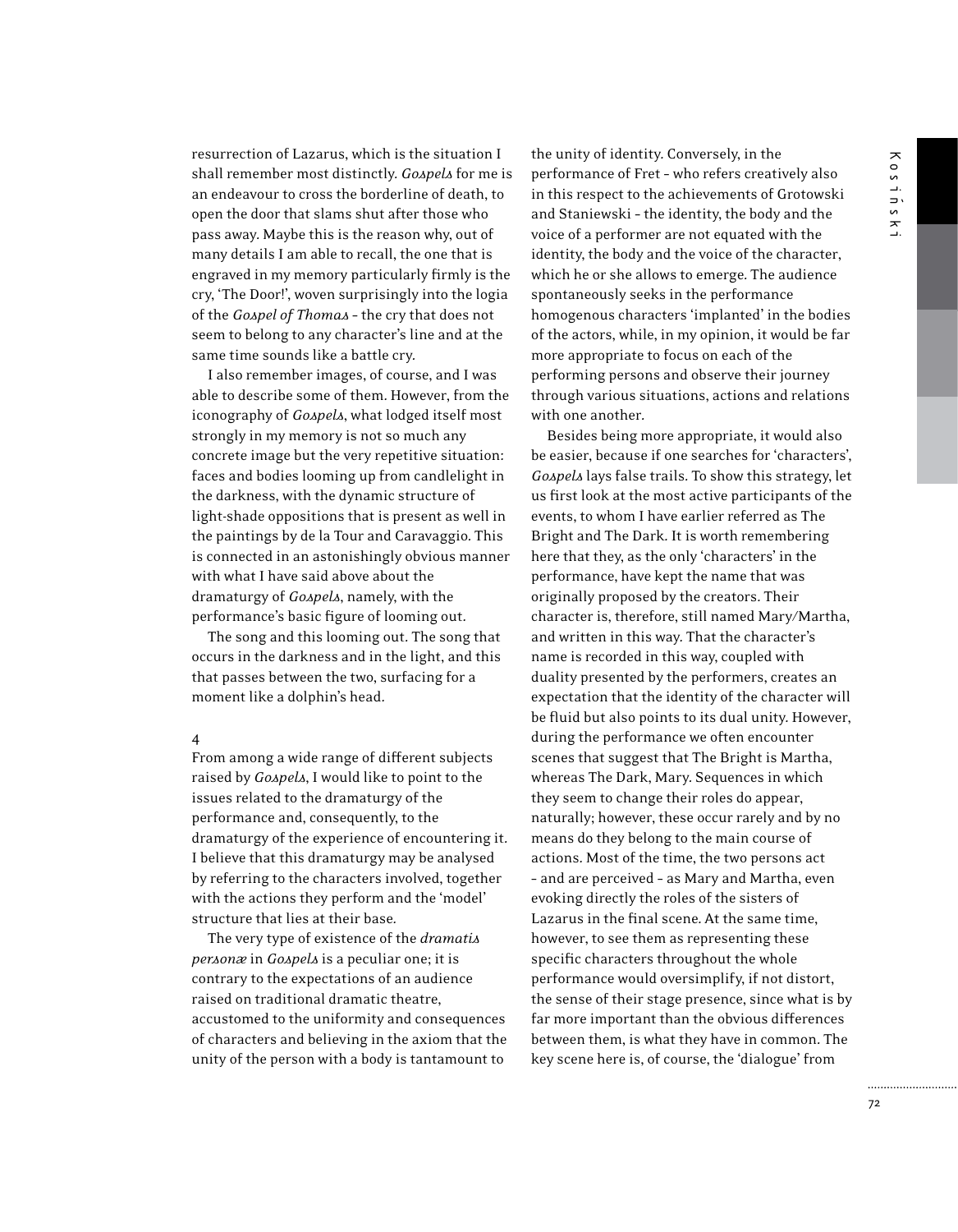*The Gospel of Mary Magdalene*. In the performance's synopsis it is called *Hesychia*, which on the one hand may refer to the ascetic and meditative practice of the Christian Anchorites; on the other hand, however, it is the name of the Greek goddess of quiet and stillness, the daughter of Dice. The unity that the two women characters achieve in this scene comprises both of these aspects: their communion is like a spiritual elation, like attaining mystical knowledge; but at the same time it appears as an embodiment of the goddess – of a unity built from two. Adopting the traditional Christian interpretation of Mary/ Martha as a representation of two paths leading to God – of action and of contemplation – we will see that their coalescence in the act (and the figure) of Hesychia will become an image of Completeness, arising from having rejected neither possibility. Rejecting neither possibility also means resigning from choosing, as opposed to actively choosing. Here lies the great difficulty of attaining fulfillment, which appears only momentarily in the performance.

 The duality and opposition of The Bright and The Dark have yet quite another aspect, which also refers to evangelical examples. It is beyond doubt that by her actions The Dark gradually comes close to those traditional interpretations that equate Mary of Bethany with Mary Magdalene. This process is clearly in evidence and made manifest through many signs. However, a question arises here, whether – in respect of such an evaluation of The Dark – we are able to track a similar change in the Bright; whether – to express this more precisely – in view of the transition of The Dark towards Mary Magdalene, some other pattern emerges connected with The Bright. I believe that the gradual emergence of Mary Magdalene out of Mary of Bethany helps us discern that in Martha another Mary is present, namely, the mother of Jesus. This process is of course not in the least as spectacular as The Dark's transition, yet placing the two characters within such a perspective allows us to understand better some aspects of

The Bright's actions – the initial 'Pieta' with the tablecloth/shroud, or the fact that it is she who is later to 'teach' of, among other things, the Immaculate Conception. It is also worth remembering here that in the Christian tradition both Marys function as oppositions that gradually – and owing to the repentance of Mary Magdalene – approach one another, eventually attaining unity in their love for Jesus.

 This does not mean, of course, that The Bright 'plays' Mary, the Mother of Jesus. The point is that in the case of these characters, there is no permanent 'entering into roles'. Neither The Bright nor The Dark loses her identity, described probably most accurately by Richard Schechner's formula 'not-not-me'. They are not actresses acting in their own name, but neither do they become any of the evoked characters. Through a crack in identities, which traditional theatre struggles to avoid, these characters emerge into the space, in which they can exist simultaneously in various aspects and dimensions, and point to the indissoluble unity they form. Perhaps the *modus operandi* of this process is most visible in the scene of reading the Gospel. Doubtlessly, the women who read are not the ones they read about, but at the same time – and this simultaneity needs to be emphasized – they are. Their lamentation is the lament of Mary and Martha at the grave of Lazarus and – simultaneously – the lament of Mary and Mary Magdalene over the dying Jesus ('if thou hadst been here' sounds like Jesus' own cry at that later event, 'My God, why hast thou forsaken me?'), as well as the lamentation of all mourners reverberating through the centuries. It is being sung from the crack between the characters.

 Quite similar in nature are the two remaining characters I have singled out, who share the feature of losing their proper names in the course of the performance. Thus the female character that appears in the performance beside The Bright and The Dark used to bear the name The Third One, which I have taken the liberty of retaining. The Third One serves as a counterpoint to Mary/Martha. Even when she takes part in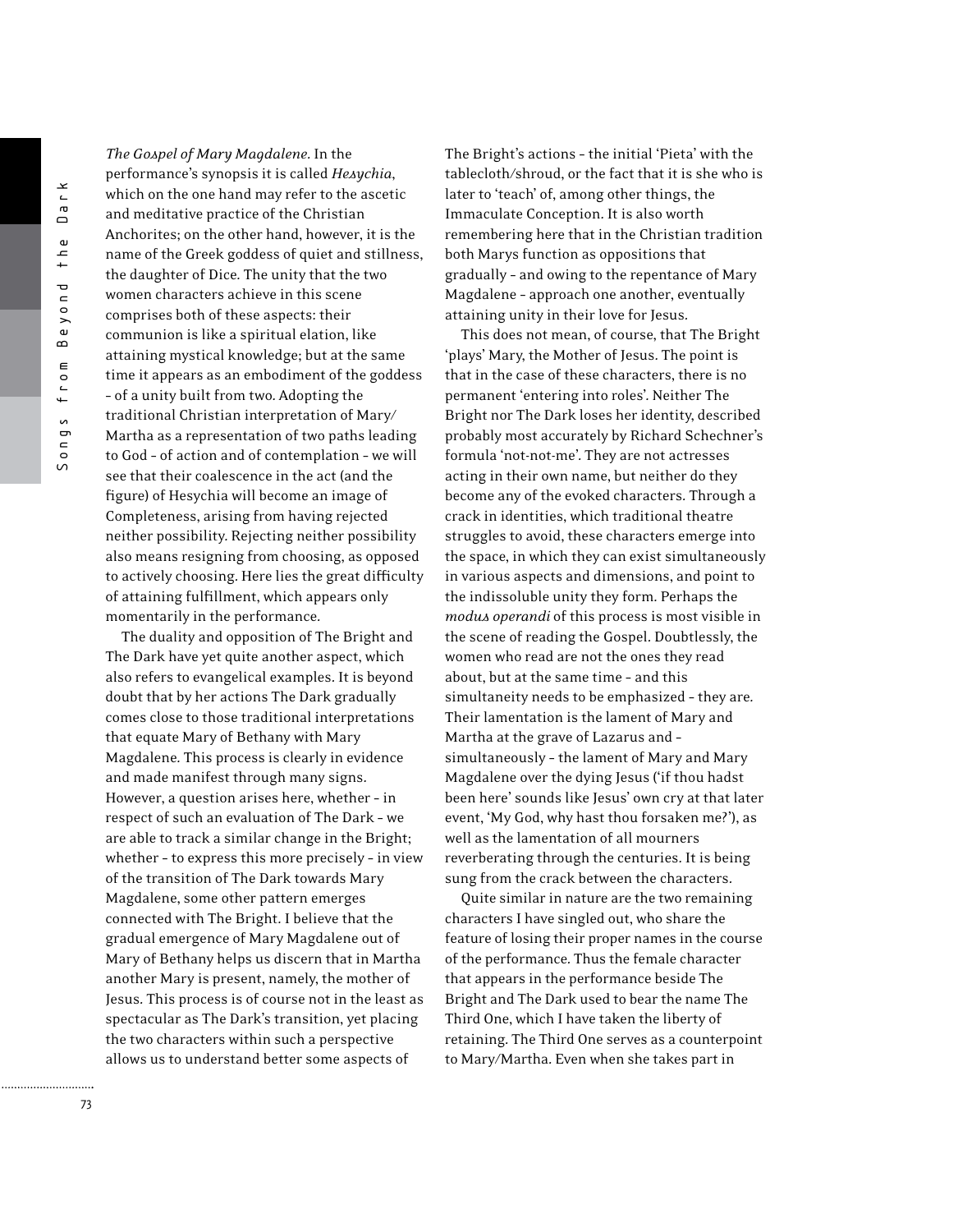their actions, she is perceived as different. During many stage actions she alone situates herself at the opposite pole to the sisters, opposing, but at the same time, complementing them. Moreover, although all three move dynamically between different roles and registers, The Third One has much greater latitude, functioning like a trickster who can easily change shape and identity, yet who often also thwarts and counteracts the actions of The Bright and The Dark that aim at attaining something clear and permanent. The Third One, juxtaposed with The Two, is a mysterious element, a shadow and a distortion of their unity, something driven out, yet essential. Her silent presence (silent in the sense that she does not utter a single word) introduces a peculiar dynamic to the relations between characters, distorting the rising connection and equilibrium between The Bright and The Dark and at the same time in a sense opening the way for another person – The Man.

 I regard The Man as an axis, around which the other characters' actions happen. Moreover, he functions as a figure that, in a sense, induces these actions. Adopting the original name of this character and assuming that The Man is Lazarus, it seems beyond doubt that the actions of Mary/ Martha should be concentrated around him, while the central events – the death, the funeral and the complaint directed at the Absent – refer to him. Yet such clear-cut assigning of the character is in direct opposition to the words uttered by The Man – in relation not only to their meaning but also to their nature and place in the dramaturgy of the performance. The first monologue is, after all, a fierce accusation of God and a rejection of his order. The second monologue, the 'sermon on resurrection', is in turn a speech of a teacher and a prophet. And the third and final monologue has an air of revelation and, also, of some resignation. In addition, between those monologues delivered by The Man, his various actions take place, including the rape of The Dark and his participation in stoning her to death. All these actions and speeches seem inconsistent,

although functionally they do concur in each individual situation. Perhaps The Man, therefore, is not an axis but rather a beam of various voices that speak depending on a given situation, something more of the trickster nature of The Third One; perhaps 'The Fourth One'?

 That is a tempting speculation, yet it does not accord with the character's function in the realm of the performance. The Man, after all, occupies a very important place, to which the roles taken on by the other characters allude through their words and actions. It is the place of Jesus, although occupied by somebody who does not assume the role of the Absent, yet whose presence emphasizes the Absence still more strongly. The Man, even when acting as a prophet, is a person who does not act instead of, but rather during Jesus' non-presence. His four actions correspond with the four models of reaction to the Absence: rebellion, theological speculation, cruelty and striving. Among them, the least Christ-like is the action related to the stoning, where The Man brings death into the situation into which Jesus brought rescue. For this is probably the ultimate sense of the presence of The Man in the place where Christ should be – crucial for this presence is the resurrection, or, more specifically, its lack. The Man is Lazarus in the sense that he dies and cannot rise from the dead; therefore, unlike Christ, he cannot survive death. He may rebel against it, or try to rationalize it, or bring it or strive to accept it – but he cannot overcome it. His presence is at the same time the absence of God, and the journey he is on appears as a kind of recapitulation of human choices. The Man is therefore an Everyman located in the place of Jesus, yet, unable to overcome death, he is unable to replace him.

 Such a reading of these four characters alludes to what I regard as the fundamental theme of *Gospels*, which is – as it has to be – resurrection. Everything that has been said here so far may suggest that it is a performance about an impossible resurrection, about a lost battle with death; that it is a lamentation over the irreclaimable 'intimations from recollections of